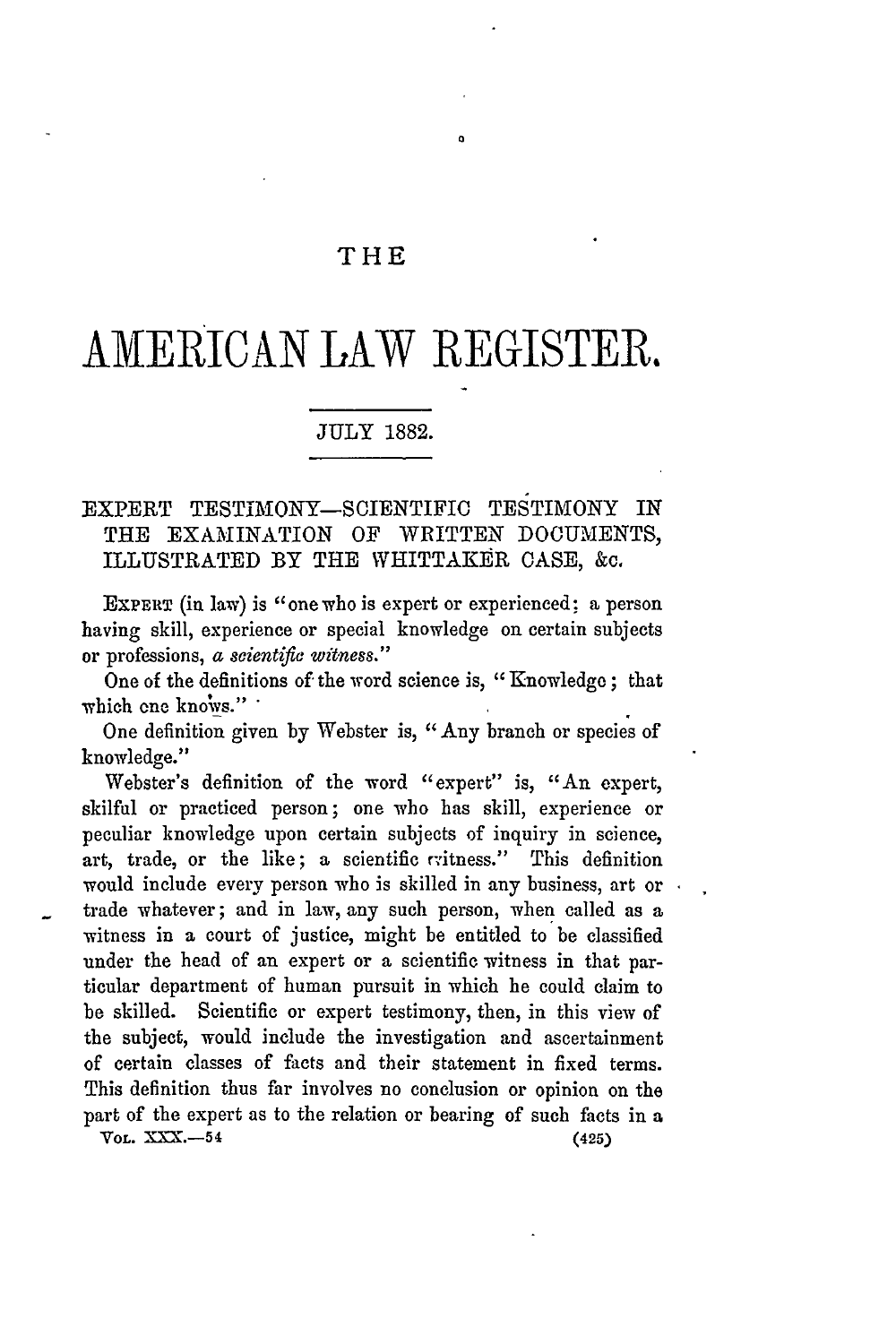given case. It places this class of testimony on the same ground as all other testimony in this respect. This, as I have said in a former paper, would seem to be the true position of the expert witness in all those cases where it requires no special learning or skill to understand the bearing of the ascertained facts. It happens in a large number of cases in wbich the expert witness is called to testify, perhaps in all of the class under discussion, that an intelligent juror is just as capable of coming to a correct conclusion in the premises as to the bearing of the facts as the expert himself, and it certainly seems as absurd to call for his (the expert's) opinion in such cases as is deemed to be the fact in respect to the ordinary witness. In my paper, to which I have alluded above (American Law Register, Sept. 1880), I say: "The discussion of the value of expert testimony frequently occupies the attention of the courts, and is made, in a large proportion of cases, the subject **of** adverse criticism on the part of the learned judges." This will continue to be the case so long as the statement of scientific facts and the *opinions* of scientific men are allowed to be received in the courts and are classified **by** them (under the same head) as expert testimony. Scientific testimony, that is, scientific facts, from the very nature of the case, must be admitted to be the very best class of testimony, while the opinions or guesses of scientific men, like all other guesses, are often as likely to be wrong as right. It would be just as reasonable to class under the same head the theories of the alchemists and the demonstrations of the chemists as to place *opinions* and the facts of science in a similar position.

The proverbial uncertainty of expert testimony is further due to. the practice of the courts themselves in admitting incompetent persons to testify, as also in thus adopting an altogether incorrect classification.

If the courts deem it necessary, to the settling of disputed questions, to classify facts and opinions under the same head, that of "expert testimony," and to make use of both to the same end, they might do away with the present state of confusion in the matter, by calling the one the testimony of fact and the other the testimony of opinion.

As an illustration of the first species of testimony, I give a case in which it was a question, whether one part of a document was written with the same ink as the other part. Upon submitting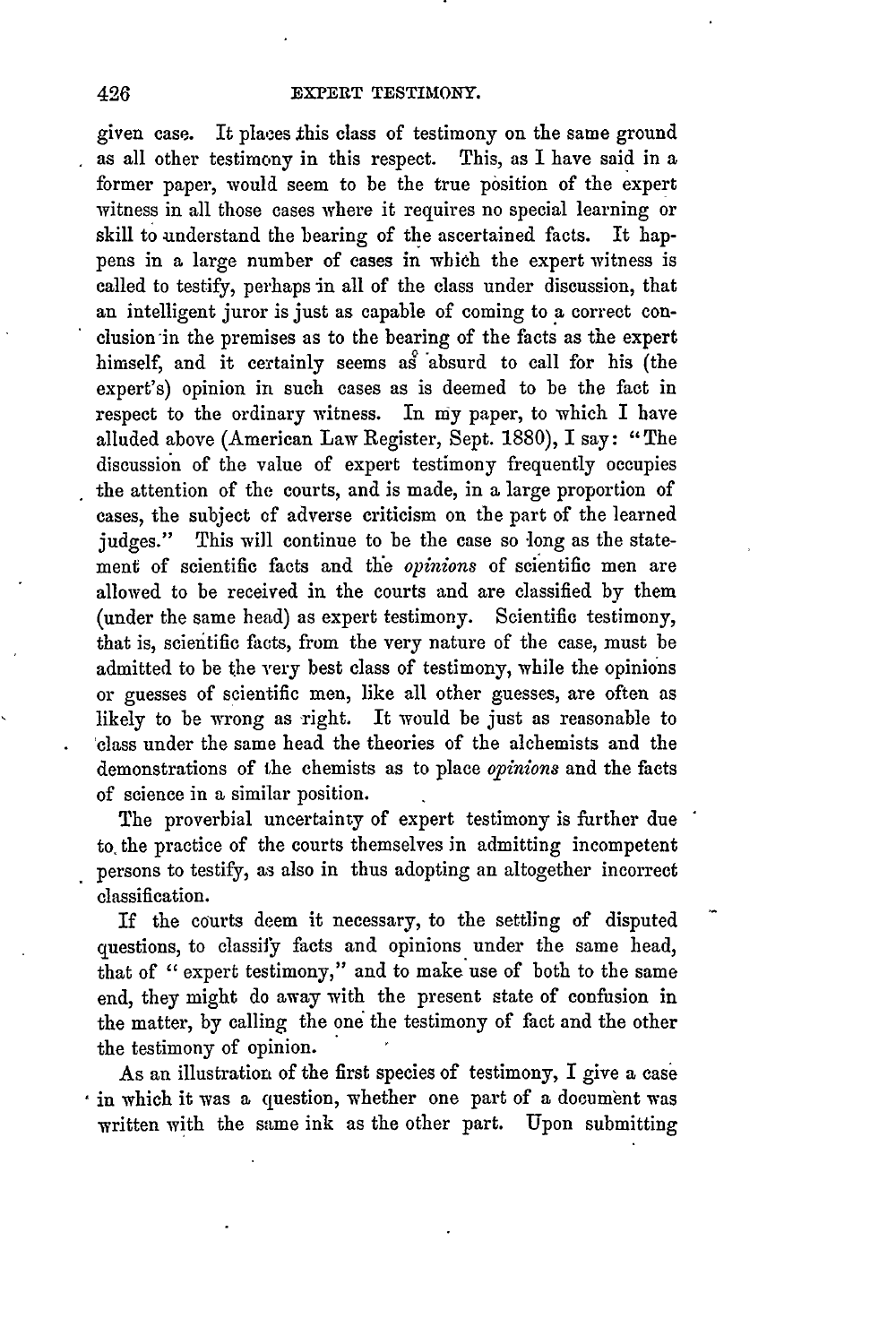the paper to the action of water, in connection with the thin sheet used in the process of copying, I found that one part gave a distinct copy, while the other part showed not the slightest appearance of being acted upon by the solvent. Further, upon both parts being subjected at the same time to the action of a re-agent, in one case the ink was changed to green, while in the other it was obliterated. Was there any need in this case for the expert, who performed the manipulations, to give an opinion as to the identity of the ink in the two portions of the documents ; and was not the jury just as competent to decide'the question as the most skilled expert ? And, further, could there be any propriety in designating the answer to such a question as 'an *opinion* at all? *"An* opinion," say the authorities, *"is* a matter about which two persons can, without absurdity, think differently." Could . there be any chance of such difference, here? And why then does the expert witness stand in any different relation to such cases as the one under consideration, than the ordinary witness? And, further, does not his being an expert, in the legitimate sense of the term, incapacitate him in many of the courts from giving testimony at all in such cases, that is, in cases where, as in the one under consideration, he is able to set the actual facts before the jury ? He could not, as is evident, give an *opinion* in such a case, as the result of his investigation amounts to a demonstration.

Is this a strained interpretation of the practice of the courts as to the admission of expert testimony? In *Bex v. Cator,* 4 Esp. 117, the expert was allowed to be asked whether, in his opinion, the libel under consideration was written in a feigned or *natural* hand, but he could not.be allowed to answer the question whether he should judge that the libel was written by the same person that wrote the acknowledged letters. Could absurdity go farther than this **?** What then is a natural hand in contradistinction to an unnatural or feigned hand as a general term? Or if the question read, Is this the handwriting of the party or parties involved in the transaction under consideration, how are we to get at the fact if we cannot be allowed to compare it with genuine specimens? In the case mentioned at the head of this paper, one of the governinent experts, Hagen, sought to make this distinction between a natural and feigned hand, and Mr. Southworth, another of the. government witnesses, uses the term "natural hand." It would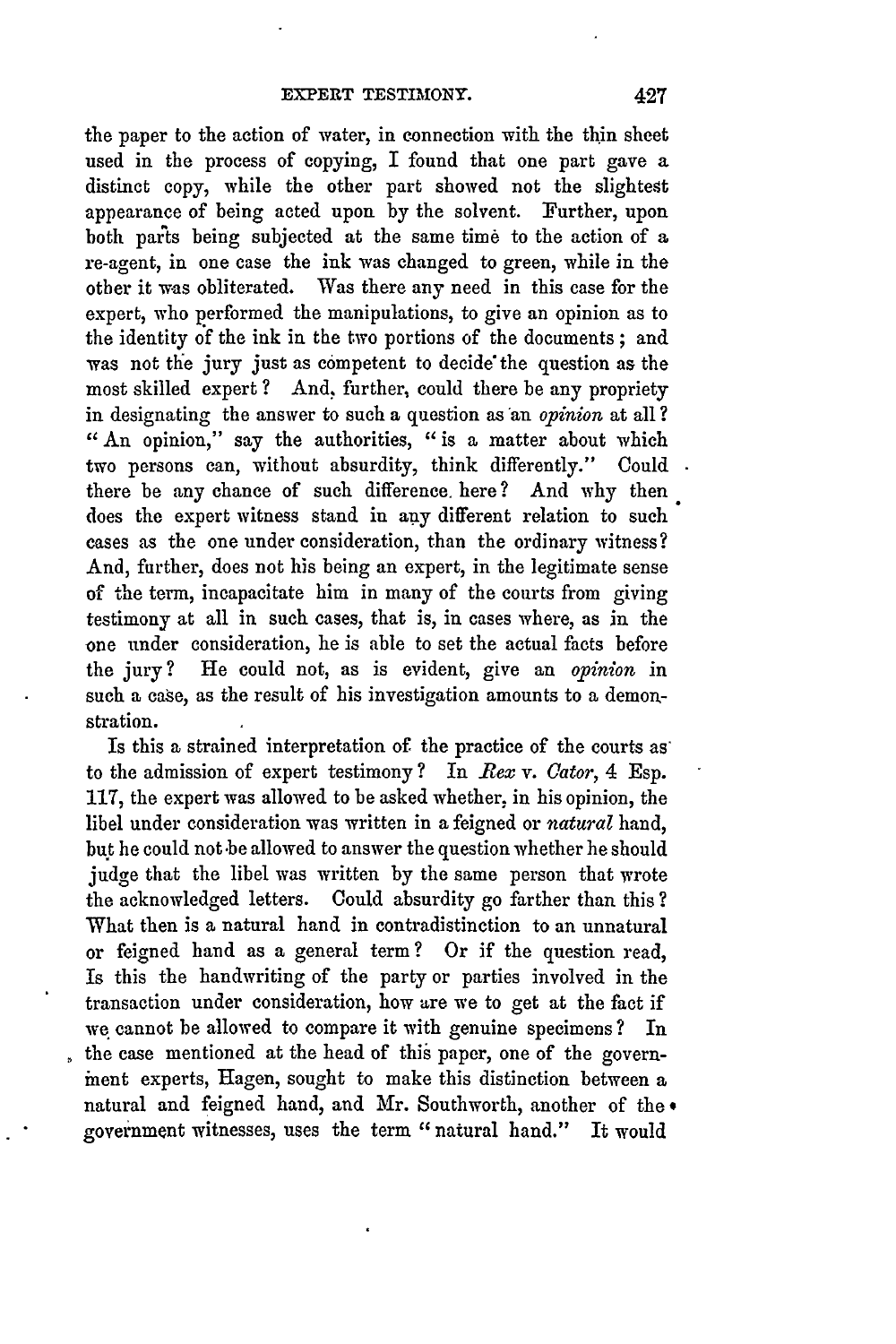be interesting to discover what is meant by "natural hand" in this connection. One of the definitions of the word "natural" is "produced **by** nature," " not artificial ;" another, "in accordance with nature." Certainly this cannot be the meaning in either .case, and we are precluded from limiting the application of the term to'individual eases by the comparison of specimens of writing. This is forbidden in the first place, by the rulings of the court, and in the others by the connection in which the word "natural" is employed.

In *Crurney v. langlands,* 5 B. **&** Ald. 330, on a charge of forgery, the expert was asked, "From your knowledge of handwriting, do you believe the handwriting in question to .be genuine or forged **?"** The learned judge, Baron WOOD, said, in the course of his remarks, "There is no known standard by which handwriting can, upon inspection only, be determined to be counterfeited, without some previous knowledge of the genuine handwriting, the handwriting of men being as various as their faces:"

In a case previous to this, Lord KENYON admitted this kind of testimony, *i. e.,* **"13** the paper in question written in an imitated hand ?"

In the subsequent case of *Goodtitle v. Braham,* 4 Term Rep. 497, he said, however, that he "would not receive such evidence." And he seems at this time to have come to a conclusion as to its utter absurdity; for he says in another case *(Batchelor v. Honey- 'wood,* 2 Esp. 714), as to the evidence of a clerk from the post office, offered, under similar conditions, "it is *too loose* and cannot be received."

And Chief Justice BRONSON, of New York, in Sackett v. *SPencer,* **29** Barb. 180, adds, "The evidence of *experts* has been allowed in some instances to show that the signature was in **a** simulated hand; but this is now disapproved of." In spite of all this, and in spite of the manifest absurdity of the whole thing, in the .Whittaker trial or trials, including the one at West Point, there were found experts, and "judge advocates," and "recorders," who could not only entertain such questions, but go even further, and allow an opinion to be given as to whether the specimen under investigation was written by a man or a woman.

Recorder **SEARS** to the expert, Mr. Gayler: " Can you say \* whether the anonymous letter *(i. e.* "the note of warning") was written by a-man or woman".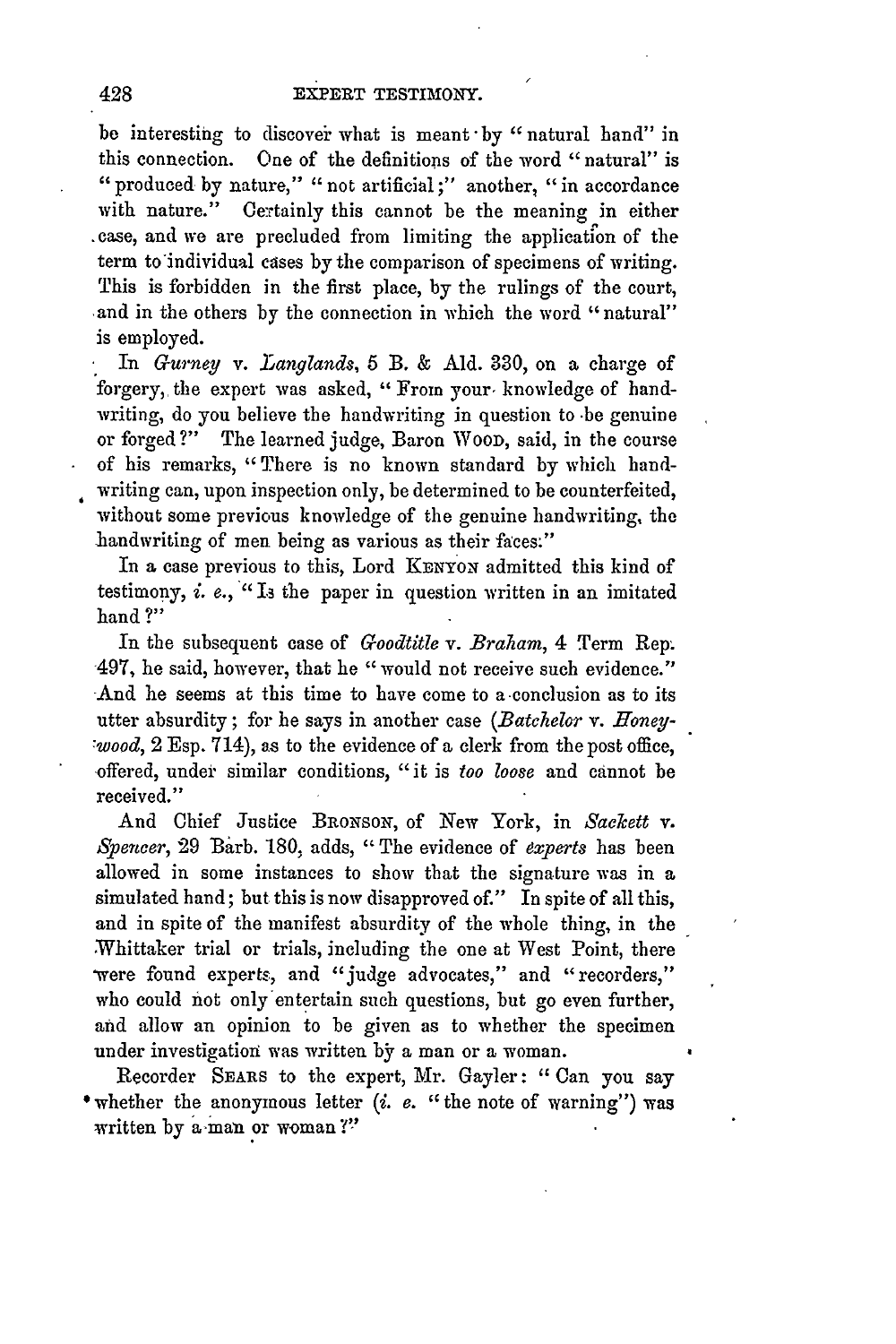Ans. *"In* my opinion it was written **by** a man."

Q. "Is it a disguised hand **?"**

Ans. "I think so."

Thus it will be seen that in the eyes of these experts and gentlemen learned in the law, there is some known standard by which handwriting can, upon inspection, be determined to be counterfeited or otherwise, and, moreover, that this standard or model can be formulated in some way so as to be conceived of and understood as the true type or typical form of a natural or genuine handwriting. It would seem just as appropriate to talk of a natural brick house, or a natural steam-engine, as of **d** natural handwriting.

Perhaps, however, the idea may have been deduced from authority, that of Mr. Justice DoGBERrY, who declares that, "to write and read comes by nature." So that we may thus be war-. ranted in pronouncing, in the language of the experts quoted. above, whether a specimen of handwriting be "natural," or "feigned," or "simulated," or "dissimulated," or "disguised," or an "imitation," &c.

It will be seen that I am warranted in referring to this class of testimony as being still admitted in the practice of some of the courts, notwithstanding the declaration of Chief Justice BRoNsoN, that "it is now disapproved of," as the first case referred to, *Rex v. Cator,* is stated to be a leading case on this subject (5 Am. Law Rev. **228),** and the present case, though tried by a military court, was conducted as regards the admission of evidence, in the same manner as it would be if tried in the civil courts.

I do not wish to pursue, to any great extent, the question as to how far a strict construction of the rules of the courts wbuld debar the scientific witness from giving, as an expert, any other testimony than that of opinion. Certain it is that in my own experience in some of the courts, such testimony only has been admitted, while in others every step in the process by which I have arrived at my conclusions, has been deemed admissible as testimony, and not with the mere idea alone of thus testing the qualifications of the expert. With reference to the particular class of testimony under discussion, or rather to one species of it, that in regard to handwriting, no other idea seems formerly to have been entertained by the courts, than that the expert's testimony should be that of opinion only. Lord MANSFIBLD, in *Folees v. Chadd, 2.*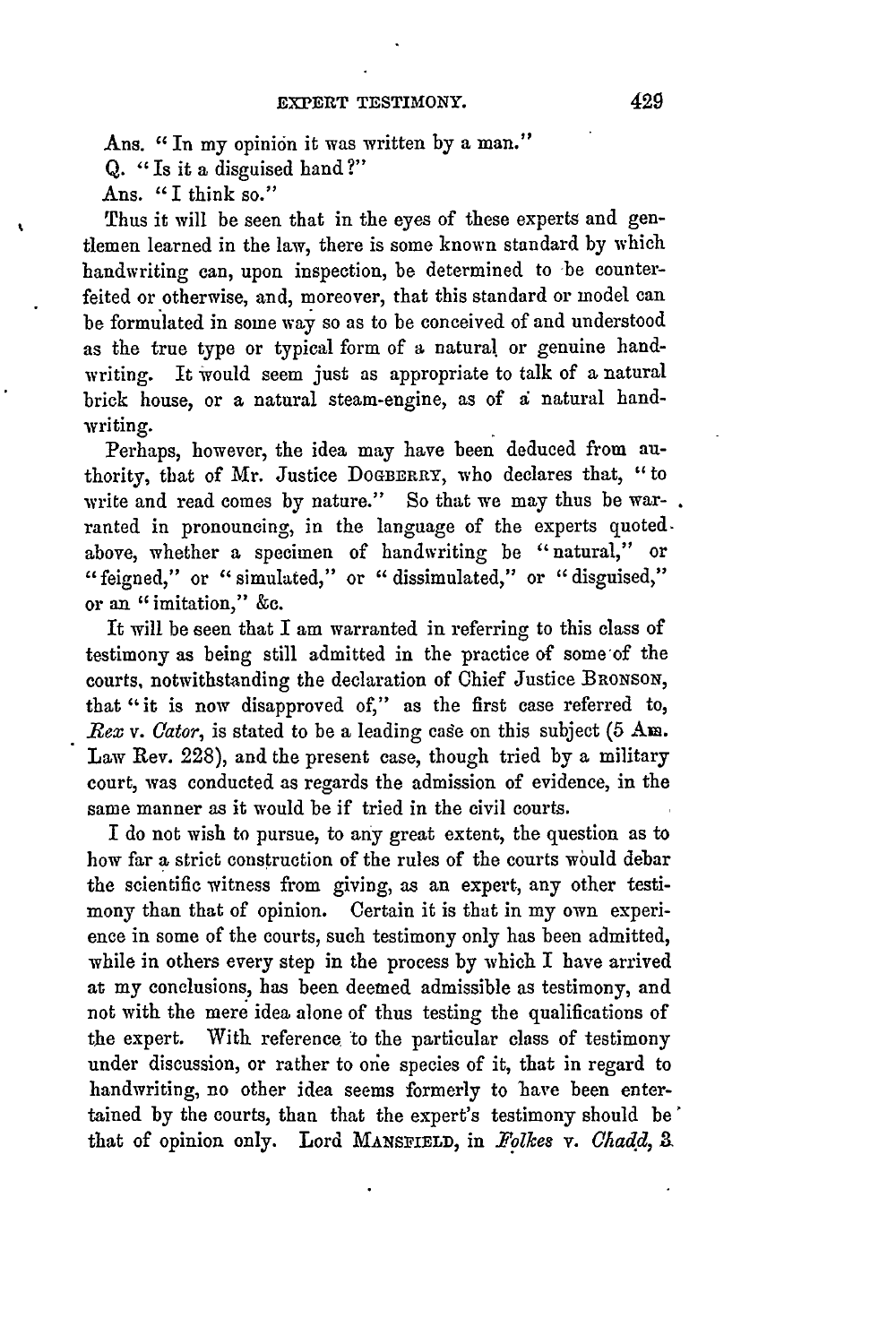Doug. 157, says, "Handwriting is proved every day by opinion." In all the cases to which I have alluded, and in all which I have thus far examined, this is .the only idea which is entertained in regard to the character and grounds of admissibility of this kind of testimony. It is true that "It had been the constant custom of the courts before the time .of *Polkes v. Chadd,* to receive in. structions from skilled witnesses; and whether such witnesses gave their testimony in the form of general scientific facts, or merely as opinions which the jury were to receive as facts, no objection was ever made to its reception." But nowhere is it even intimated that handwriting was ever thought to be capable of proof. under the first condition.

ż

This declaration or opinion, although applied to ah altogether different subject than the one under discussion, covers the whole ground, and had the courts followed the idea here formulated, and classified the two kinds of so-called expert testimony under two heads, as I have suggested, they would have avoided the "deplorable confusion" as, says the writer, before quoted, in which  $\cdot$  the whole subject has become involved." And still further, they would have avoided the utter absurdity of their many contradictory utterances in regard to this class of testimony.

**.**The writer of the articlein'the Law Review, before quoted, says: **"** The assistance of such persons" (those skilled in any art or science) " in the administration of justice is as imperative as ever, since it is simply impossible for ordinary men to decide upon questions of abstruse and recondite learning or of technical skill without the aid of experts."

On the same page he has quoted the maxim, *cuilibet in sud arte perito credendum est.* On this he comments by saying that this maxim "would seem natural and reasonable enough to be capable of direct and easy application, but experience has shown it to be one of the most difficult-producing the most deplorable confusion and conflict in that department of the law in which it is sought to be applied." And further, "the investigation of the adjudications and discussions upon the subject, reveals an unmistakable tendency on the part of eminent judges and jurists to attach less and less importance to testimony of this nature." And this last, notwithstanding the admitted fact that in many cases it is "absolutely impossible to get along at all without this class of testimony."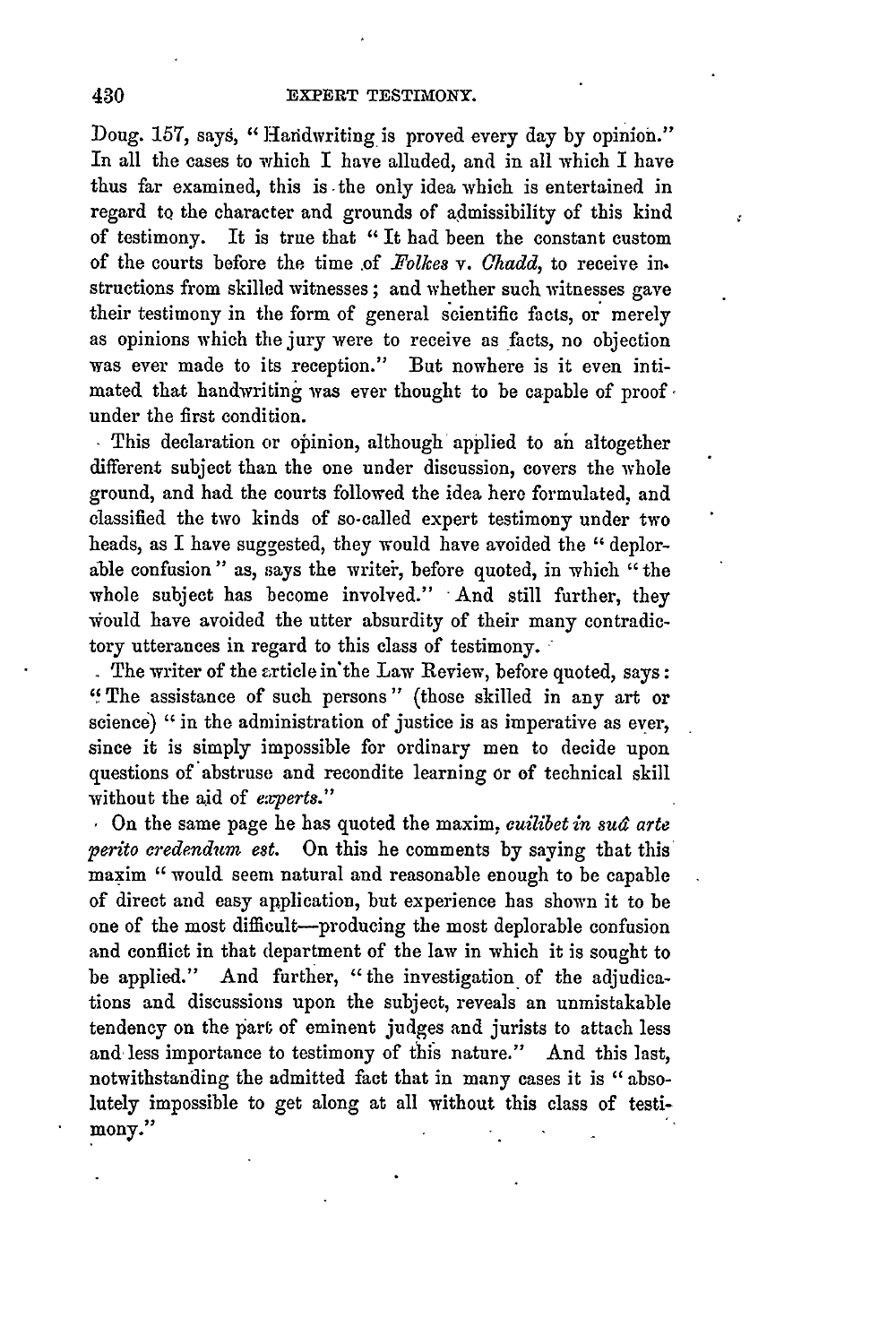But after all, is it very certain that there is any inherent diffi culty in the application of the principle in legal trials ? Is it not rather obvious that the apparent confusion grows mainly, as I have indicated, out of an incorrect classification in the premises and also of a want of technical knowledge on the part of those called upon to administer the laws?

This may seem an unjustifiable arraignment of learned judges and lawyers; but what of the proof? Lord **MANSFIELD** says, "When questions come before me in regard to unskilfully navigating ships, I always send for the brethren of the Trinity House. The question depends upon the evidence of those who understand those things." Thus this eminent judge acknowledges his want of information upon this special subject.

In a case in which a party was charged with passing a counterfeit bank note, it became necessary, in order to establish the character of the note, to distinguish between an etching and an engraving. To this end an engraver was called as a witness in the case. To the unskilled observer, the 'distinction is not appreciable, and in case of a much-bandled note, it would pass the ordinary observation of a practical engraver; but with proper and careful examination, he could not fail to come to a correct conclusion in the matter. In the present case, as the court and attorneys could see no difference as to the genuineness of the specimens under examination, the case went to the jury with this idea, that each must therefore be genuine. The judge remarked, almost in the language of Lord President BOYLE, which I have quoted in a former paper: **"In** this case, an engraver has been examined, to whose testimony I pay very little attention, as their *opinions* are but little to be depended upon." The counsel for the defence had previously called the attention of the court and jury to the fact that (in his own language) "no human eye could see any differ-<br>once and that therefore no such difference could exist. The ence, and that therefore no such difference could exist. alleged difference, he said, was subjective or wholly imaginary on the part of the so-called expert." And yet the note was a counterfeit, and the plate had been executed mainly by the etching process, while the genuine plate was largely an engraving.

 $\overline{I}$ 

Here it will be seen that the very terms used by the witness in giving his testimony were misunderstood by the court, so that the court designated said testimony as an *opinion,* which it was not in any respect. It was simply a statement of an absolute fact which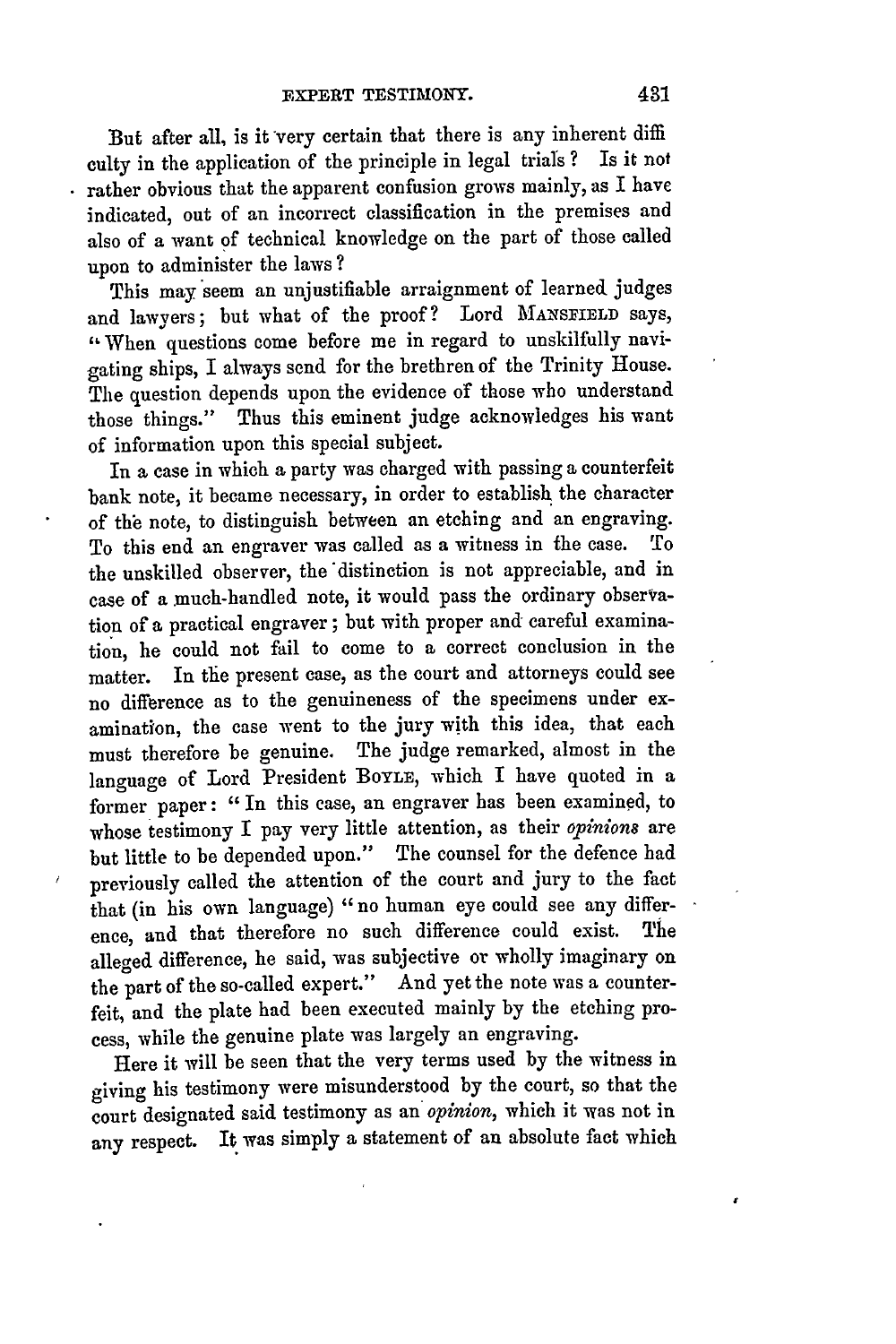the witness well understood and knew to be such, and which constituted as essential a difference between the processes used in the production of the two plates as exists between that employed in making a cast and a. wrought-iron structure. Here there is something added to the legal literature which, as we have seen above, declares that eminent judges and jurists do not place much confidence in expert testimony. The reason in this case at least, would seem to be very obvious. One other case I proceed to notice in connection with this part of my subject, as it still further serves to illustrate what I have already said as to the sweeping generalization of the courts, in respect to the class of testimony under discussion.

In the *Tracy Peerage Case*, 10 Clark & Fin. 154, 191, Lord CAMPBELL says: "I do not mean to throw any reflection on Sir Frederic Madden" (the expert in handwriting employed in the case), "I dare say he is a very respectable gentleman, and did not mean to give any evidence" (opinion) "that was untrue; but really, this confirms the opinion I have entertained, that hardly any weight is to be given to the -evidence of what are called scientific witnesses." Is not this most excellent logic? Because, in the opinion of the judge, an expert in handwriting has given testimony (an opinion) which he, the judge, thinks is not to **be** relied upon, that, therefore, in his own language, this really confirms him in the opinions he has entertained, that hardly any weight is to be given to the evidence of scientific witnesses, *e. g.,* chemists, astronomers, physicians, **&c.** Would it not be for the best interests of the courts and, as a consequence, of society also, to adopt that portion of the motto of The London Royal Society, where it says: "Science will not accept the authority of any master, however illustrious he may have been." Judge McLEAN, in *Allen v. Hiunter,* 6 McLean 803, says : "The opinions of the experts who have been examined, are in conflict, and so far as my experience goes, this has been uniformly the case where experts have been examined.'" In this case eight doctors deposed in favor of the plaintiff, and eleven for the defendant.

In volume 80 of the Reports of Cases at Law and in Chancery, determined in the Supreme Court of Illinois, the opinions affirm the judgments below in thirty-three cases and reverse them in sixty-six cases, thus disagreeing with the courts below in two-thirds of the cases under consideration. Nor does this, by any means, present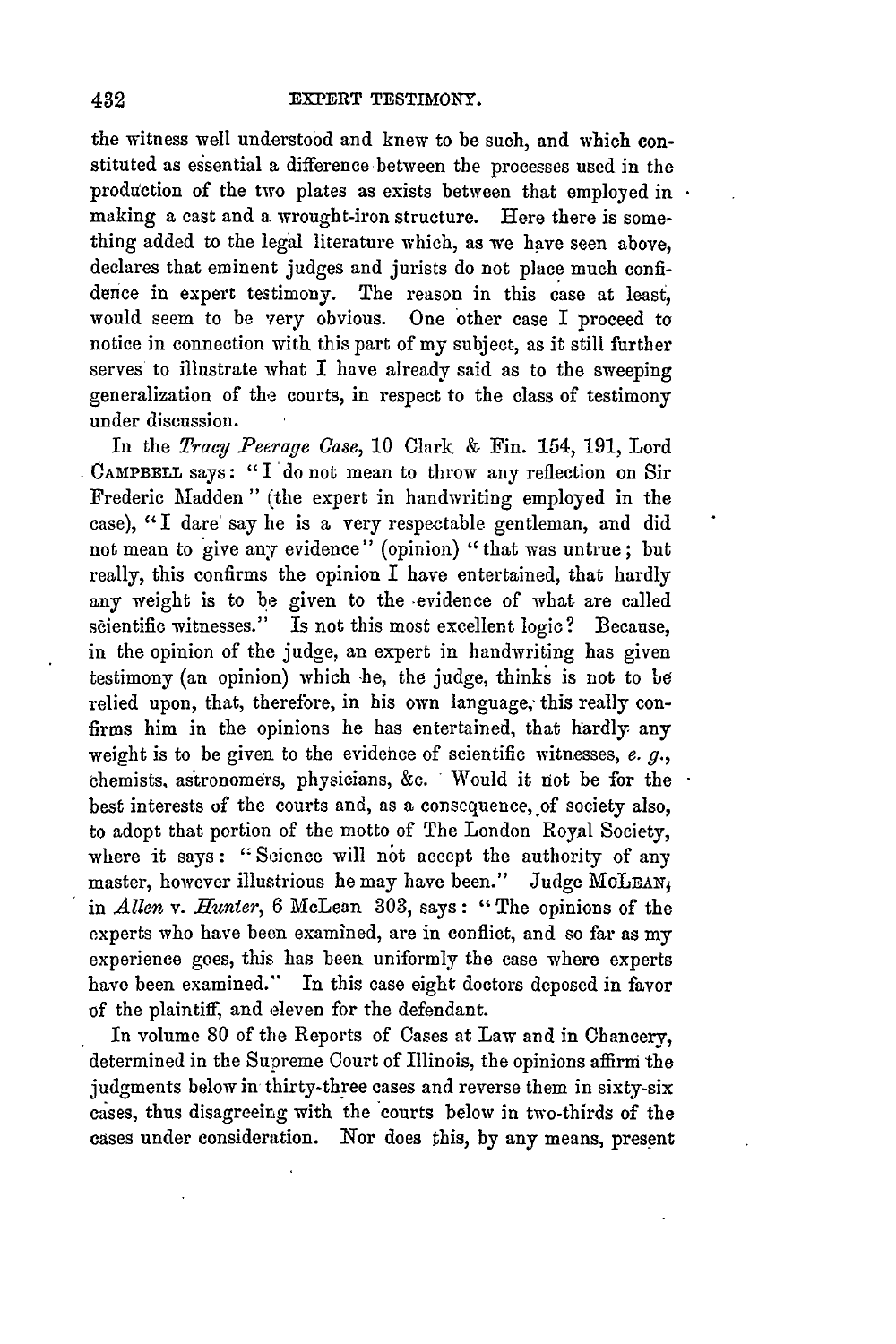the whole of the facts in the premises. As cases in the Supreme Court are decided of course by a majority of the judges, it will be found in many of those alluded to that the court was divided in opinion as were the doctors in the case which furnished the occasion for the discriminating conclusion of Judge **McLEAN** in regard to every *species* of scientific testimony. For, as will be observed, the learned judge makes no exception in the case, but distinctly states that, as far as his experience goes, this has been uniformly the case when experts have been examined. This testimony of the doctors, it will be remembered, is precisely of the same character as the decisions of the judges, *e. g.,* the testimony of opinion.

Suppose the doctors, together with other scientific witnesses, should quote Lord CAMPBELL's language and apply it after this manner: "We do not mean to throw any reflection upon the noble lord nor upon judges in general. We dare say that they are all very respectable gentlemen, and do not mean to give an opinion that is incorrect, but really this confirms the opinion we have entertained that hardly any weight is to be given to the opinions of lawyers or learned judges, especially as it regards matters belonging to their particular profession. And as to scientific testimony they come, in most cases, with a bias in their minds in regard to it, depending upon their want of technical knowledge in the premises. From this same want of special knowledge outside of their profession comes their absurd classification of expert testimony, in which all varieties are placed in the same category, so that when a seeming discrepancy occurs in one case they declare, *ez cathedra,* that all such testimony, that is the ' evidence of what **are** called scientific witnesses,' should have 'hardly any weight given to it.' **"**

Or, in the language of Judge **MCLEAN,** the scientific court might say, " The opinions of the judges of the law courts, in a considerable proportion of their cases, are in conflict, and so far as our own experience goes, this has been largely the fact where they have been called upon to decide cases belonging to their own profession even; hence their opinions are but little to be relied upon. And if this be the fact in their own profession, how much weight should be given to their opinions upon subjects with which they are totally unacquainted **?"** The argument, it seems to me, is as strong against the value of one species of testimony or opinion as

**VoL. XXX.-55**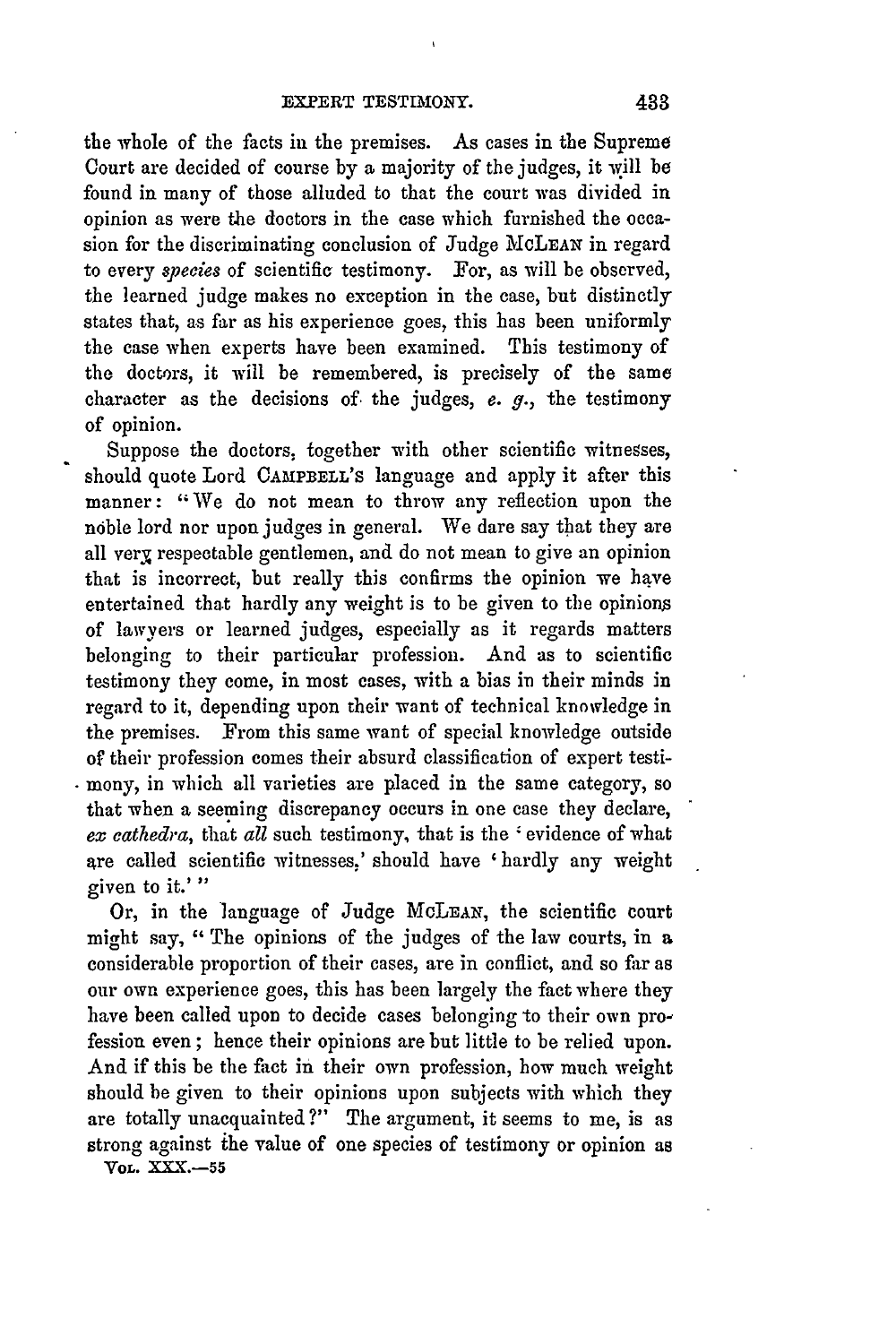the other. And this lies in the case of scientific testimony against that of opinion only. But who does not realize that civilized society could not get along at all without the courts, and further, that their wide differences in opinion grow out of the very nature of the human mind and the infinity of human relations? It may be, and no doubt is, difficult for the courts to adopt rules in all cases **by** which to test the qualifications of experts, but they could do so, I think, where the processes **by** which a conclusion is arrived at are of such a nature as to be capable of presentation to an intelligent jury. And in these cases, as I have suggested before, it might be left to the jury to draw their own conclusions, as in cases of ordinary testimony.

In the examination of handwriting I have endeavored to adopt a method. **by** which the ordinarily intelligent man may be able to come to a conclusion with no other assistance from the expert than that of a full explanation of the facts in the case. It consists in the bringing together of magnified specimens of the letters under discussion, drawn with great accuracy **by** means of the microspope, and placihg the disputed letters and words thus enlarged **by** the side of the genuine ones, thus enabling any one to make a comparison of form under the only conditions in which such comparison can possibly be made. We are also able under these conditions to observe the minute anatomy of the letters which is inappreciable in most cases **by** the unaided eye. The only theory involved in the process is the idea that every person has some peculiarity in his writing unlike that of any one else which, if not otherwise appreciable, may be brought out by means of the microscope. This may consist in what has been called the "rhythm of pressure," where some portion or portions of a letter are specially shaded, or by a peculiar looping, curving of pen strokes, **&c.** Whatever the facts may be, they are all brought **out by** means of the microscope, and by thus placing the enlarged copies of the letters side **by** side the juror as well as the expert in a given case is placed in a position to draw his own conclusions. Where chemical or other so called scientific examinations are to be made, it is my endeavor, as before stated, to bring the facts in the same manner before the jury, thus placing them in a position to do their legitimate work in these cases as well.

My whole course of examination in the Whittaker case was conducted on this method alone, so that no conclusion was given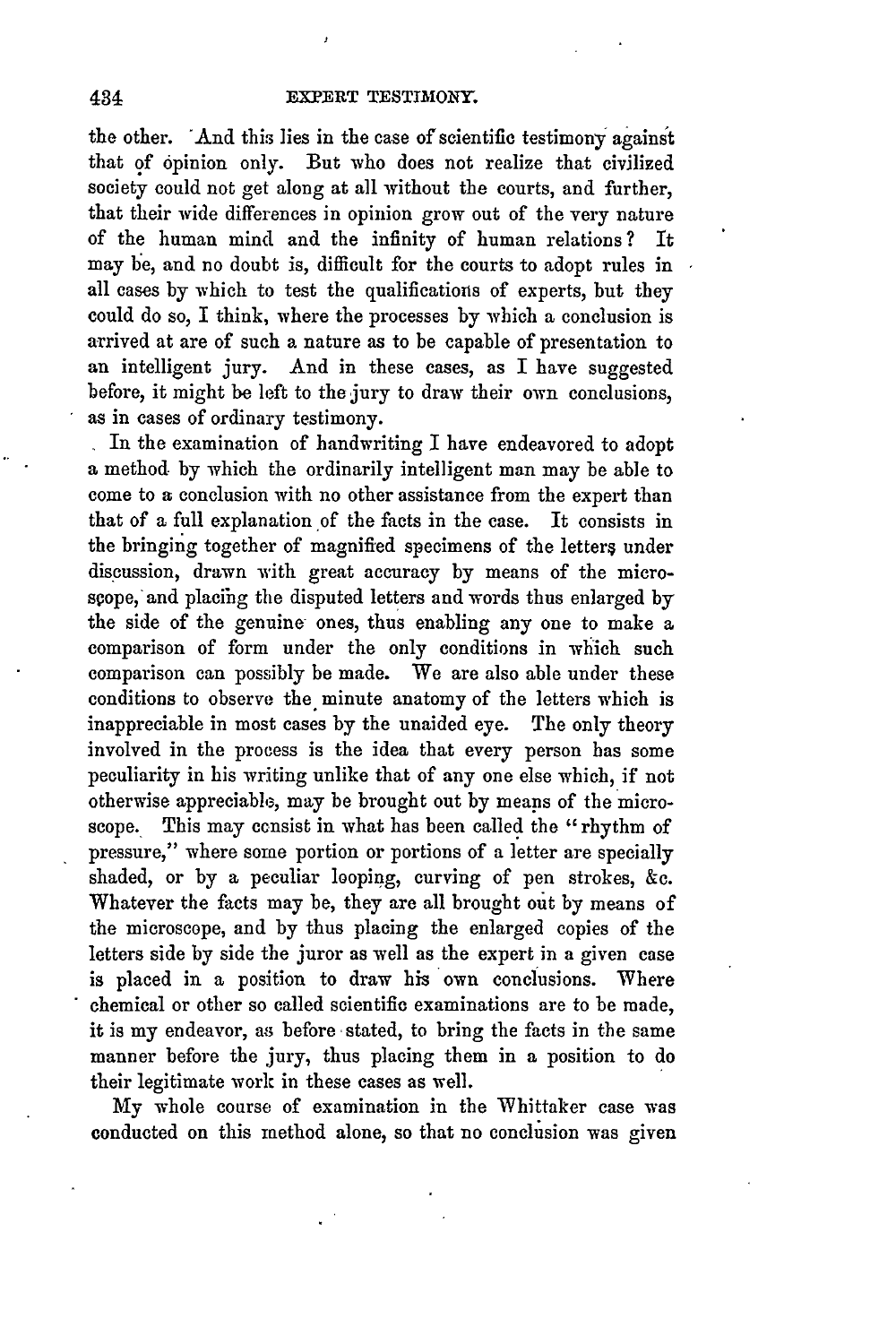the grounds of which could not be made plain **by** ocular demonstration. This case, so far as I am concerned in it, consists of the question whether a certain document was written by Cadet Whittaker or by some other person.

**4**<br>2

This document is called the "note of warning" (plate 1) and consists of the following words: "Sunday April 4th Mr Whittaker, You will be 'fixed' Better keep awake A friend" The envelope in the same hand is simply addressed *"* Cadet Whittaker." I give a fac simile of the first magnified four times,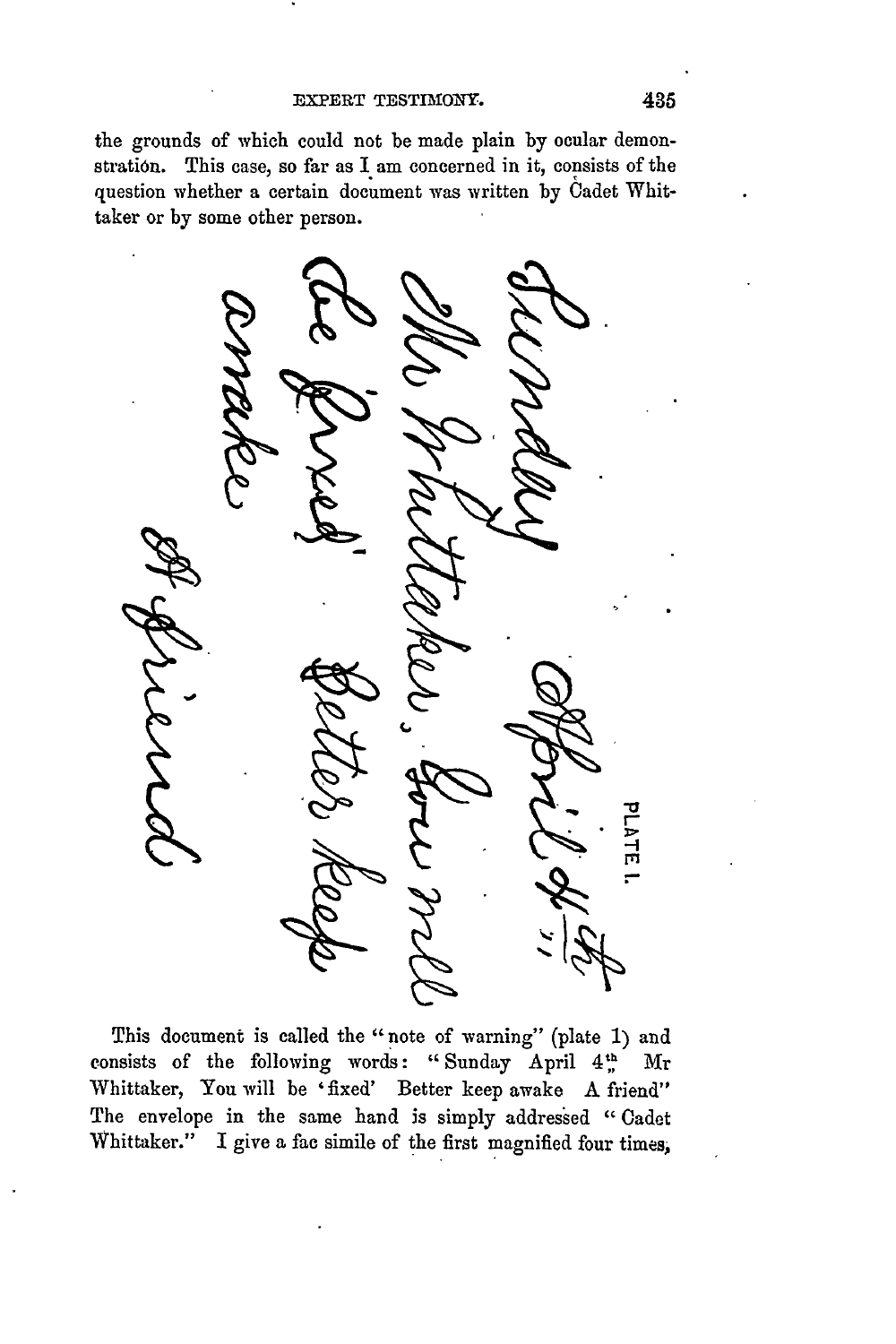

(plate 1), the address is seen on (plate 2) first line. These are from photographs of the "note of warning" and the "address," sent me at Chicago before I had anything to do with the trial. They purported to be taken by the government, and at the time of the trial were carefully compared with the original note, with which they perfectly agreed, with the exception of one letter, which fact I shall have occasion to notice hereafter. The original note was in pencil, and I remark- that though the frame-work or direction **of** lines which compose letters written with a pencil are correctly given **by** the photographic process, the minute anatomy, *e. g.,* the varying roughness of lines, **&c.,** fails to be preserved. The letters composing the plates were drawn under a magnifying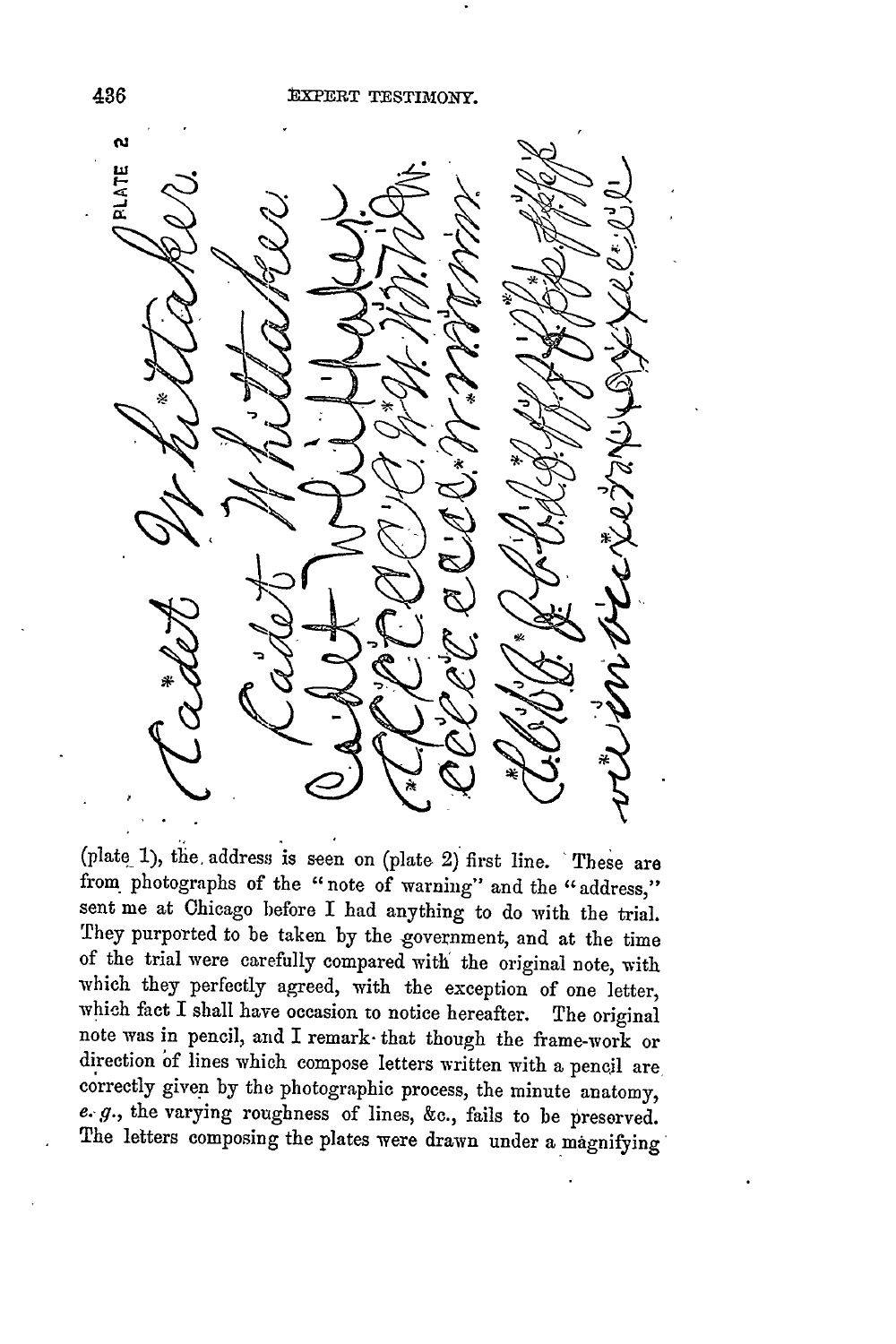power of from 9 to **10** diameters (80 to **100** areas), and then photographed on the wooden blocks, thus, preserving the original form unchanged except as to size. I have drawn my report of the testimony given in *thefirst* trial from the Criminal Law Magazine of March 1881, and this, with whatever else of government testi- **\*mony** that is found in this paper, is given in order to illustrate not only what I consider the difference between true and false methods in such investigations, but also to show the utter absurdity and unfairness of much that is introduced as testimony in those cases in which experts are called to testify.

Expert John **E.** Hagen, Criminal Law Magazine, **p.** 158; says: "Effort is made by a nerve motion to vary the direction from an accustomed routine line of motion to a different one, and one to which the reflex capacities of the muscles guiding the pencil have not been habituated. The capital 'S' in Sunday shows the wandering pencil lines of disguising effort, as do the capital letter *'A'* **&c.** Page 159, at the top of the *'C'* in the word 'cadet' an unusual loop is formed by steady and arbitrary conditions of habit," **&c.** It would not seem difficult to estimate the value of the testimony of a witness who could make such a statement as this. What then is nerve motion? Are not all the voluntary motions of the body produced **by** the action of the muscles through the influence of the.nerves under the order of the nerve centres **?** And what are "reflex capacities of muscles ?" Do the muscles ever acquire capacities of their own by which they act independently of the nerve centres ? There may be some excuse perhaps for unscientific persons coming to a conclusion that they do so in St. Yitus's dance, or epilepsy, but these would hardly be conditions in which any particular kind of writing could be produced. But even here such testimony would be of no value whatever, as it is founded upon false premises. Both diseased and normal muscular action depends for its direction upon the nerve centres. And thus all this material allowed to be used as testimony, on which the reputation, and life even, of an innocent person may depend, is shown to be as baseless as "the stuff of which dreams are made." Certainly then its admission in the courts becomes matter of grave question.

The loop at the top of the **"C,"** which we are told is formed under such mysterious conditions, is shown on plates 2, 4, 5. The letters on the plates marked with a star are from the "note of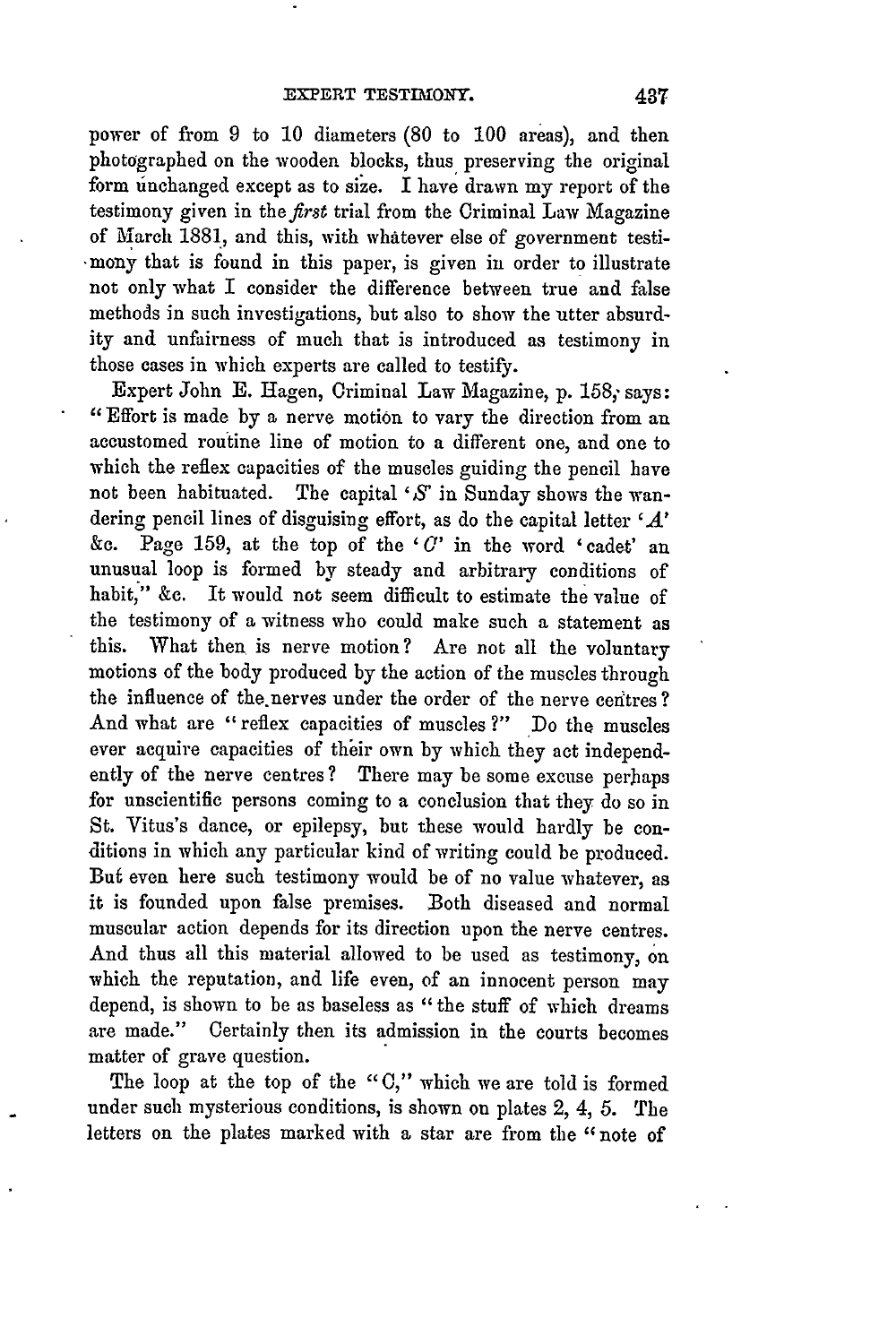PLATE

warning," those marked with the letter "J" are from specimens of -writing produced on the trial **by** the government and alleged to be in the hand of one of the cadets at West Point, and numbered **27.** Those marked with the letter "I" are from Cadet Whittaker's papers.

Plate 4, consists of letters from each of these sources. These letters will be described 'in their order, as will those on plate **5,** which consists of letters from the *"* note of warning," and also from Whittaker's writings, copied from expert Hagen's own plates, used in the second trial. This *"unusual* loop," at the top of the *"C,"* it will be seen is common to this letter as found in the "note of warning" and also No. **27.** See 4th and 5th lines of plate 2, and also diagrams of the method of forming it, plate 4, 4th line (first "  $C$ " from note of warning,  $2d \cdot C$ " and  $3d \cdot C$ " from No. 27). On plate 5, this letter from the "note of warning" is contrasted with one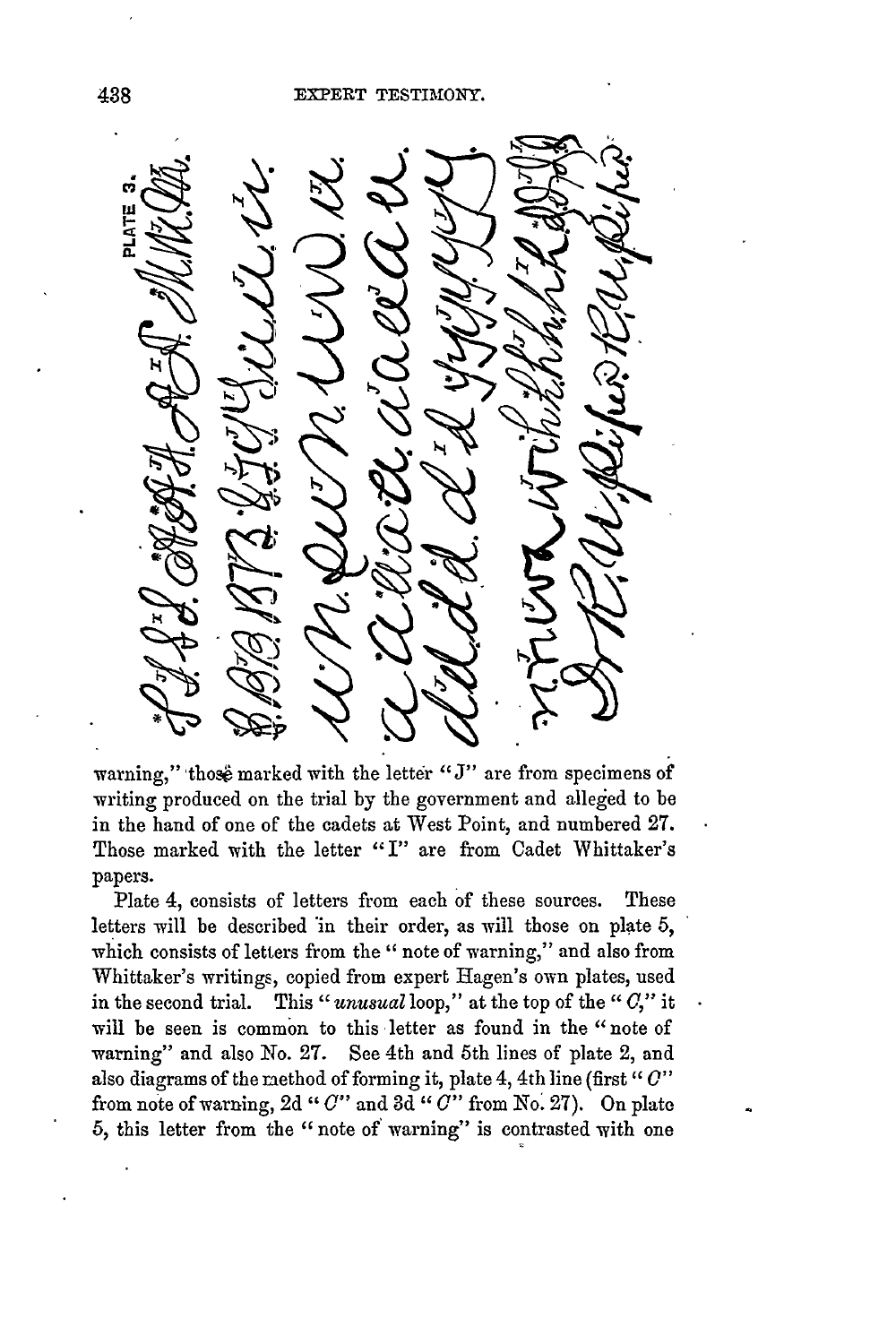

of Whittaker's, copied from Hagen's own plate, and represented as being made in the same manner in the expression "an unusual loop is formed at the top of the " $C$ " in the word cadet." By looking at Hagen's own model (plate 5), and at these letters in plate 2, and the *diagram "0s. '* in plate 4 (the last five of which are all the forms of this letter which approximate in the least to those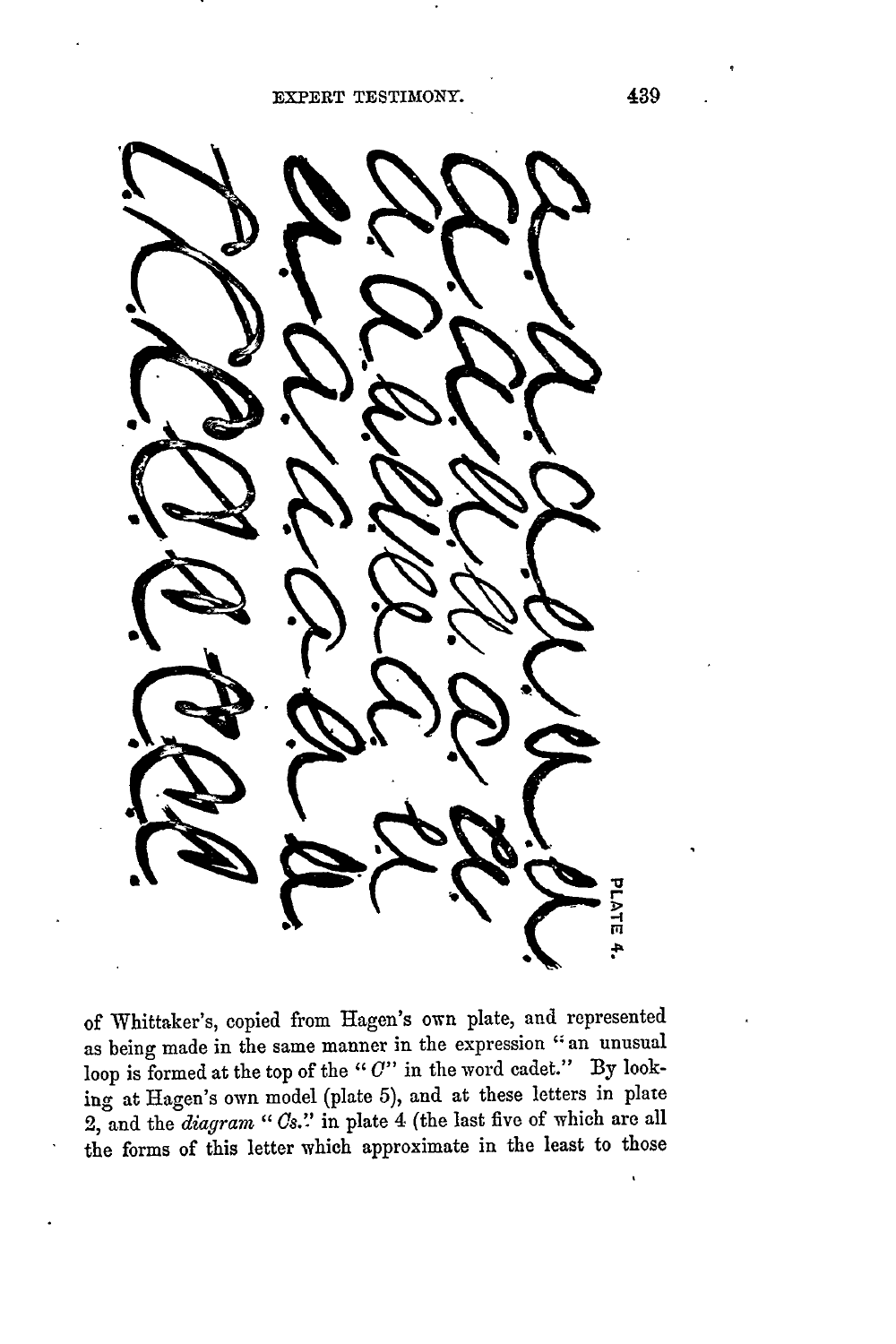under discussion, which I find in some eighty of Whittaker's papers in my possession), we shall see that they are made upon entirely different principles. In Hagen's example, from whence he has drawn his conclusions, it will be seen that the crossing lines would form two open loops at the upper part of the first letter had not the first loop been obliterated by the inflow of the ink, while in the other, from Whittaker's writing, *three* loops would have been seen as shown in the diagram. It will be also seen that the outline of the two letters is quite different, the one everywhere rounded, while the other shows a sharp point at the top.

Leaving out of view the part I will call the tail in the first letter, and which I have never found in any of Whittaker's "Cs." let us follow this stroke of the pen from the point of crossing the downward shaft until its return to this point. In the first *"C,"* on plate 4, that from the "note of warning," this line passing to the right, forms the first loop of the "C" by turning upon itself downward, and to the left then upward, still continuing its course to the left, then downward again to the starting point. In Whittaker's " $C$ ," the line first proceeds upward and to the right to a point in its course where it turns directly downward, forming a sharp corner; next it turns upon itself to the right and proceeds upward, and to the left crossing the two parts of the line which constitute the angular portion of the letter; next turning downward and to the left to the starting point. Thus, it will be seen, that there are three crossings and three loops-in this letter, while there are but two in the first " $C$ ," and in the formation of the first loop of the two letters the line is carried to the left in one and to the right in the other. Next, I notice the capital "S," in plate 5. Of this letter it will be remembered Expert Hagen says: "It shows the wandering penciLlines of disguising effort." The first "S," in plate **5,** is from the "note of warning," the second "S" is one of Whittaker's; both copied from Expert Hagen's plate. The first shows the first limb as beginning at the right, then proceeding to the left, then again to the right with an upward curve and course until it crosses the shaft where it forms a downward curve. Next the line mounts upward to the top of the letter, where, turning abruptly on itself, it proceeds downward almost in a straight line, forming the upper loop of the letter. The next "S" (Whittaker's) begins at a point at .the left, and proceeds to the right, and upward in a continuous curve until it reaches the top, from whence it proceeds downward,

ċ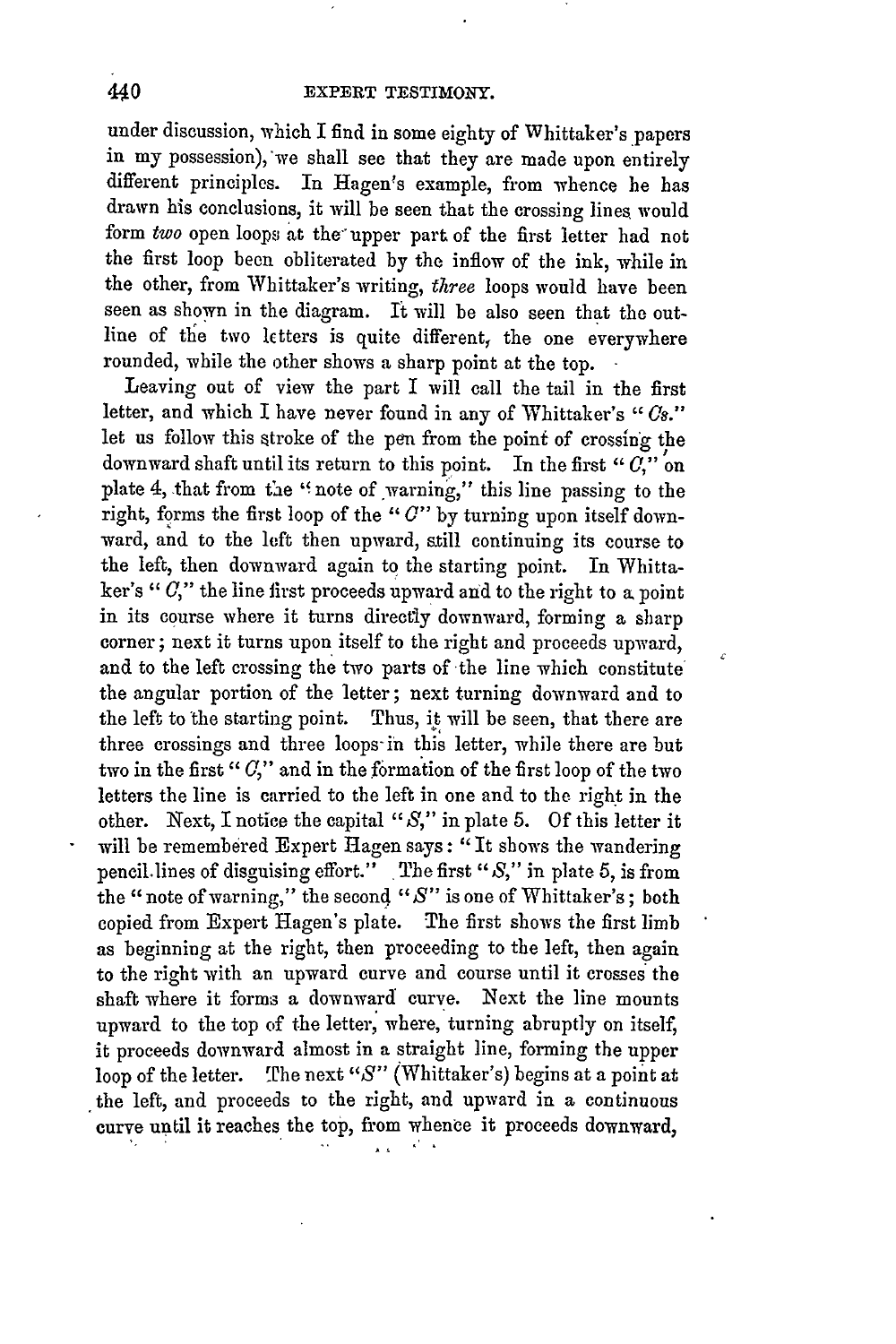

forming a curve opposite to the first, thus constituting the upper loop of the letter, with .two nearly equally curved sides unlike the first which has one side nearly straight. Notice also the first limb or upward stroke of the two letters, the one made up of double curves in opposite directions, the other of a single curve in one direction. The analysis of these letters might be carried much farther, but I shall give the prominent characteristics only, as these will fully serve my purpose. Where the original writing is

**VOL. XXX.-56**